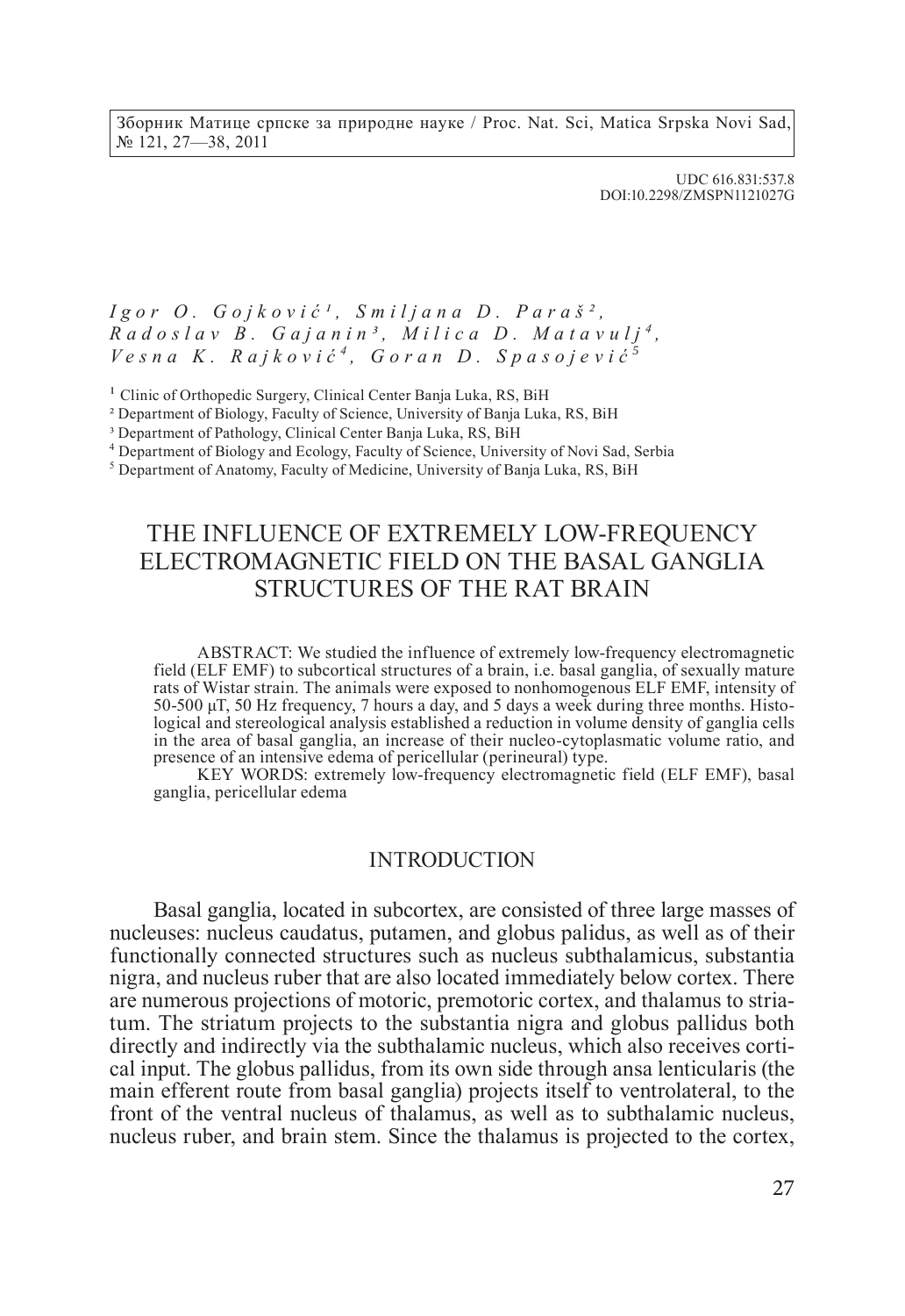the functional reverberation circle with the elements of back circuit is closed in this way.

Basal ganglia are also distinctive by presence of nigrostrial dopaminergic system (the bodies of the neurons of this system are located in a dark substance while their axons are located in caudate nucleus), by high consumption of oxygen and by significant concentration of copper in their cytoplasm.

In spite of many earlier discoveries precise function of basal ganglia are still insufficient (K o r n h u b e r, 1971). It is believed that they are involved in planning and programming of movements i.e., in the processes that abstract thought, the plan of action, convert into an actual movement.

In the process of studying neurological effects of electromagnetic field (EMF) exposure different parameters of these fields as intensity, frequency, duration of EMF exposure, the co-incidence of the static magnetic field (both the natural earth's magnetic field and anthropogenic fields), the presence of the electrical field, the magnetic field, or their combination have been taken into account and, also, whether electromagnetic field is sinusoidal, pulsed or in more complex wave forms. In our daily lives we are all exposed to different sources of EMFs of extremely low frequency (ELF) (below 300 Hz) and low intensity (below 2 mT), such as residential power installations, domestic electrical appliances, etc. (G a n d h i et al., 2001, G a u g e r , 1985). Question of influence of such ELF-MEMFs on the central and peripheral nervous system remains open and there are many controversial data about this issue (C a r r u b b a e t M a r i n o , 2008). The main reason for this is the obvious problem of detecting ELF-EMF effects in classical neurophysiological signals such as electroencephalograms (EEG) or evoked potentials ( $C \circ \circ k$  et al., 2004). There is evidence that neurological response to ELF EMFs influence include changes of human and monkey response time (H o m e r , 1968, G a v a l a s et al., 1970, G a v a l a s - M e d i c i et D a y - M a g d a l e n o , 1976), changes of EEG, GABA level and changes in calcium ion binding in cerebral tissue of cat and chick (B a w i n and  $\overrightarrow{A}$  d e y, 1976, B a w i n et al., 1978, B a w i n et al., 1975) and also changes in expression of brain protein c-Jun in mice (S t r a š á k et al., 2009).

However, until now there are only few data on morphological changes of subcortical basal ganglia influenced by ELF EMF. In this study, we examined the effect of ELF EMF for the characteristics that are the most commonly occurring in human living and working environment, and regarding the structural characteristics of rat's basal ganglia, having in mind that many neurodegenerative diseases, primarily Parkinson disease, are related to the changes of these ganglions.

### MATERIALS AND METHODS

The experiment was performed on 26 male Wistar rats. Animals were housed in laboratory conditions with  $22 \pm 2$ °C temperature and subjected to a natural photoperiod. Access to tap water and palate food was unlimited. A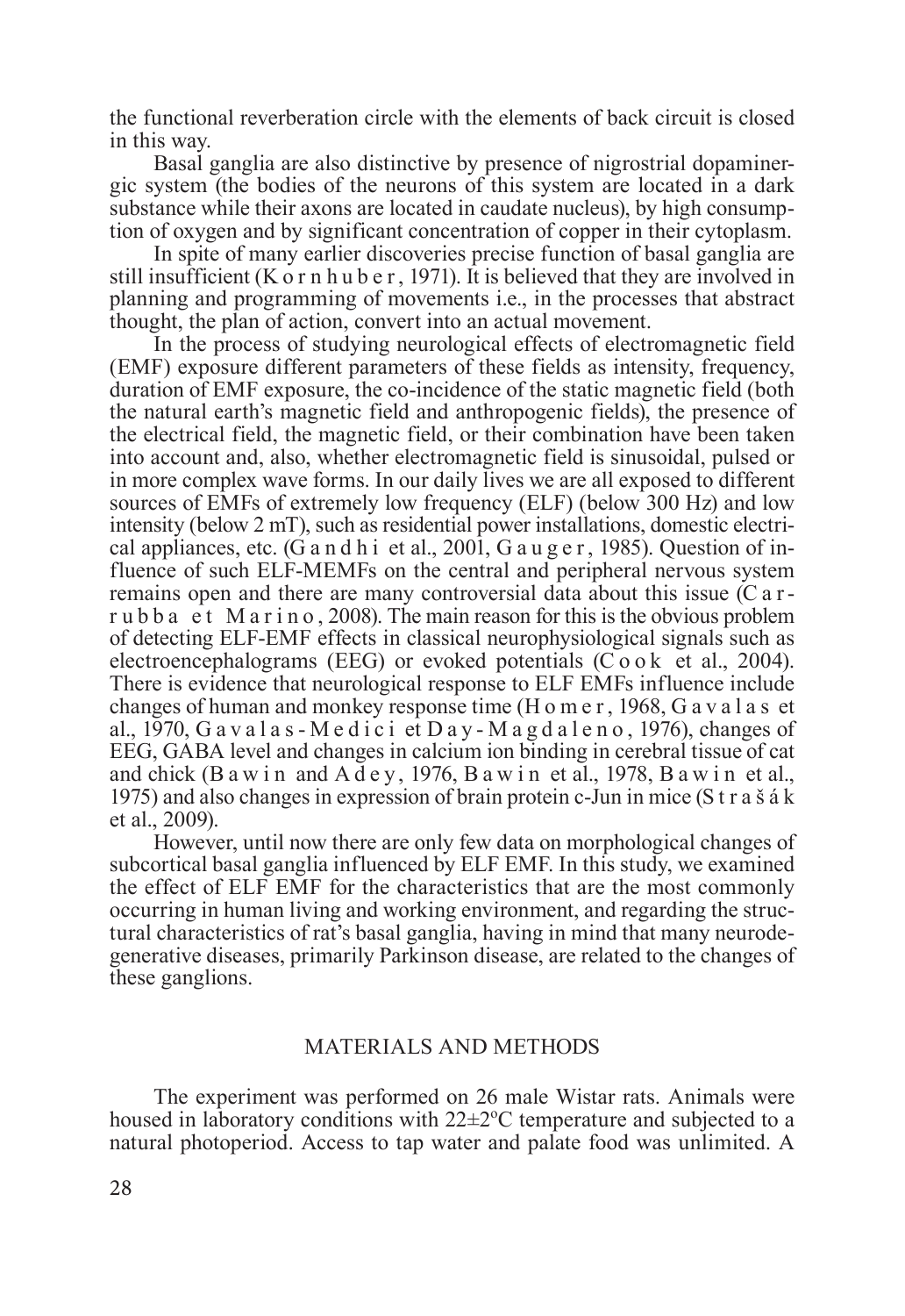total of 13 animals were exposed to EMF from 24 h after birth, 7 hours a day (from 07:00 A.M. to 14:00 P.M.), 5 days a week for a period of three months. Thirteen animals served as controls and they were maintained in a separate room free of any appliances involved in generation of EMFs. The investigation was made with permission of the Ethical Committee on Animal Experiments of the University of Novi Sad.

The exposure system was made of a single coil of 2.5 mm thick copper wire placed on a wooden frame in 1320 turns. The coil was energized from a standard power supply of 220 V, 50 Hz, and 16 A via an autotransformer. The autotransformer provided a 60 V output and was used in order to reduce the electric field. The value of the electric field at any point in the room was less than 10 V/m. Cages with animals were placed symmetrically on both sides of the coil. The ELF EMF produced by the coil was inhomogeneous and of decaying intensity along the animal cages with a 500 µT value on the side of the cage near the coil to 50  $\mu$ T on the opposite side.

After the decapitation, removed brain tissue was fixed in Bouin's solution and processed using a standard procedure for paraffin embedding. Samples were cut in a frontal plane on a rotary microtome (LEICA RM 2125, Leica Microsystems, Wetzlar, Germany) in 4-6  $\mu$ m thick serial sections. For the histological analysis, paraffin slices were stained with hematoxylin-eosin (HE) (both stains by Merck, Darmstadt, Germany). Histological and stereological analysis was performed on every  $5<sup>th</sup>$ ,  $10<sup>th</sup>$ ,  $15<sup>th</sup>$ ,  $20<sup>th</sup>$ ,  $25<sup>th</sup>$  and  $30<sup>th</sup>$  HE stained section per animal using a multipurpose stereological grid M42 (We i b e l et al., 1966) placed in the ocular of a light microscope under a total magnification of x400. The volume density of nucleus and cytoplasm of ganglion cells in subcortical nuclei was determined. The obtained numerical values were used to further calculate the total volume density of ganglion cells as well as the nucleocytoplasmic ratio. The estimations were made by the same observer. The data were statistically analyzed by Student's t-test. *p* values less than 0.05 were considered significant.

### RESULTS

Our histological studies indicated that after three months of exposure to ELF EMFs altered the structure of the rat basal ganglia cells. Damaged neurons were seen as condensed dark neurons, intermingled with normal neurons in basal ganglia (Fig. 1a-b). These dark neurons, as have been proposed by S u g i m o t o et al.  $(1990)$ , have three main characteristics:  $(1)$  irregular cellular outlines, (2) increased density of chromatin and cytoplasm, and (3) intensely and homogenously stained nucleus. All these properties regarding dark neuron were recorded in basal ganglia in our EMF exposed animals (Fig. 1b and 2b).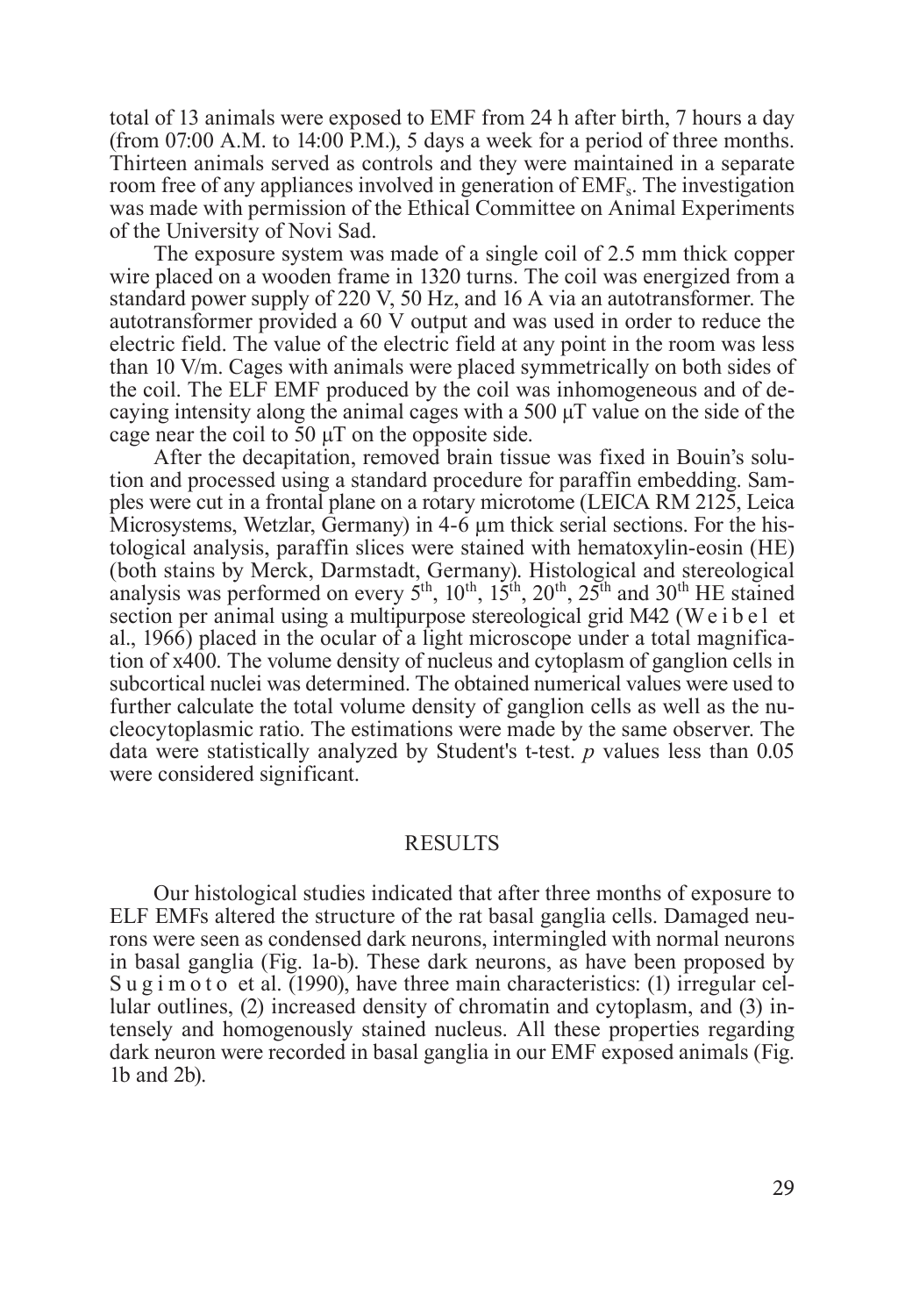

Fig. 1 – Basal ganglia cells; (a) control animal; (b) animal exposed to EMF. Among the normal big and pale blue nerve cells, there are interspersed black and shrunken nerve cells (arrow). Hematoxylin and eosin stain, x400.

Apart from the occurrence of dark neurons, in basal ganglia of the animals exposed to EMF, a great variability was also observed in the size of the cells, as well as in their shape and size of their nuclei (Fig. 2a, b).



Fig. 2 – Basal ganglia cells; (a) control animal; (b) animal exposed to EMF. Note the shrunken dark blue stained (basophilic) cell bodies (arrow). Adjacent histologically intact neurons are present. Hematoxylin and eosin stain, x400.

Stereological analysis indicated statistically significant decrease of volume density of cytoplasm of EMF exposed animal basal ganglia cells compared to the control animals (Fig. 3).

However, this treatment caused statistically significant increase of volume density of basal cells nuclei compared to control animals (Fig. 4) and significant decrease of the entire volume density of these cells (Fig. 5).

The data from Fig. 3 and Fig. 4 were also used to calculate the changing mean nucleo-cytoplasmic ratio, which was found to significantly increase in animals exposed to ELF EMF (Tab. 1), due mainly to decrease in the volume density of basal cells cytoplasm in this treatment.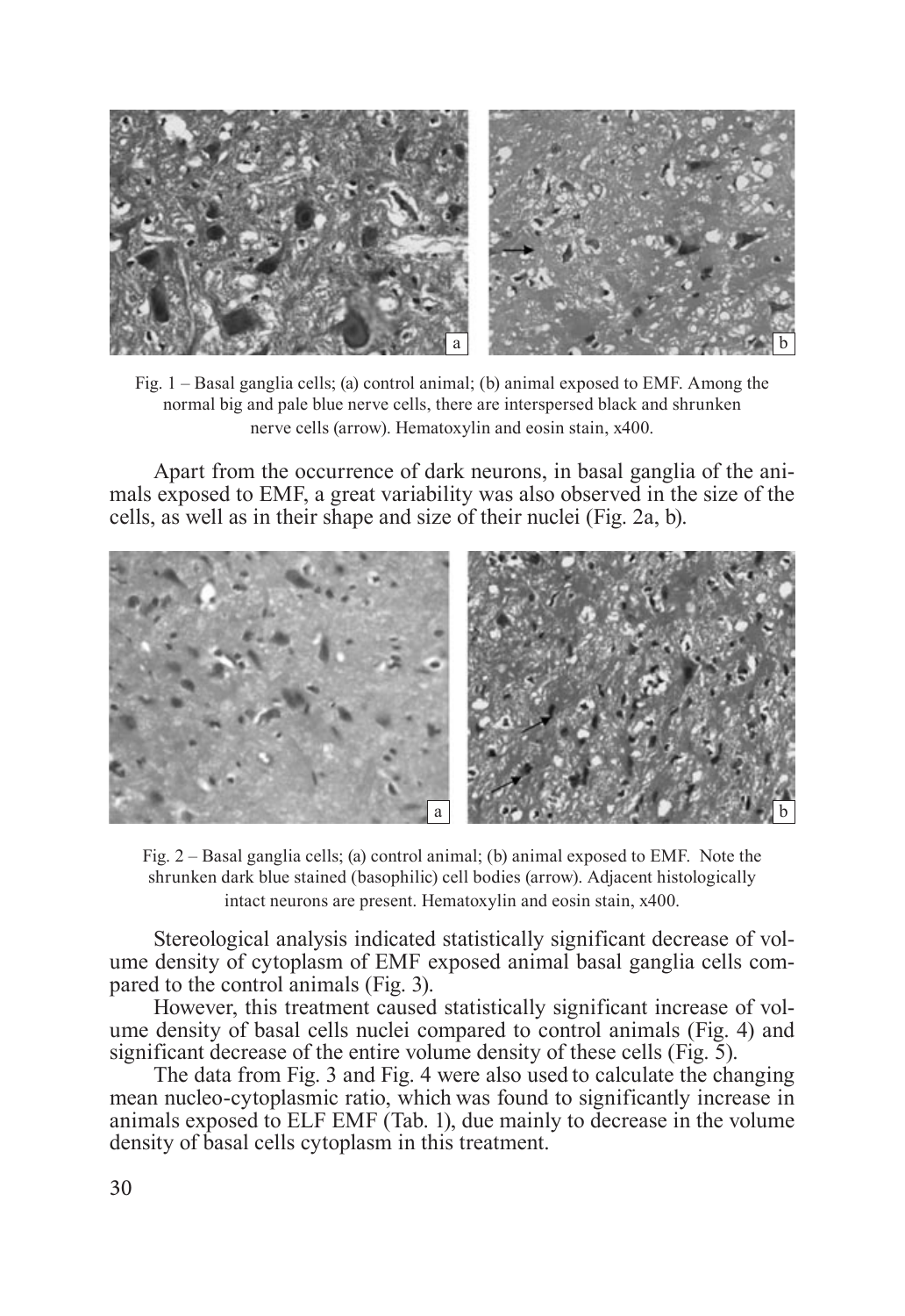

Fig. 3 – Volume density of the basal ganglia cell cytoplasm in control animals and animals exposed to EMF.



Fig. 4 – Volume density of the basal ganglia cell nuclei of control animals and animals exposed to EMF.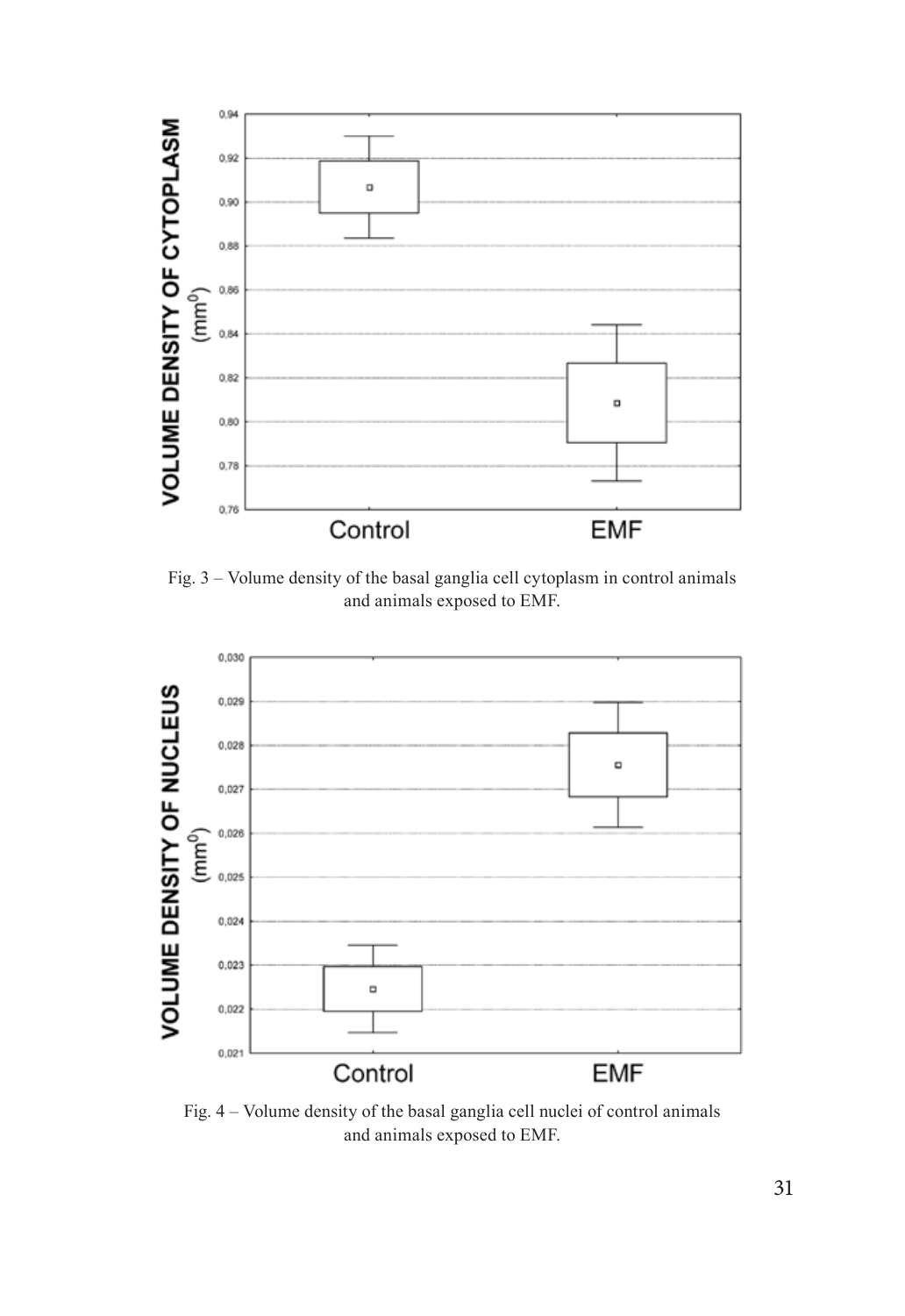

Fig. 5 – Volume density of the basal ganglia cells of control animals and animals exposed to EMF.

Tab. 1 – Mean values with the standard error of the mean (SE) of nucleo-cytoplasmic volume ratio of basal ganglion cells of control and EMF exposed animals are given.

|                            | Control | EMF    | p-level  |
|----------------------------|---------|--------|----------|
| Nucleocytoplasmic<br>ratio | 0.0248  | 0.0341 | 0.000000 |
|                            |         |        |          |
|                            | 0.0007  | 0.0006 |          |

Besides the change in the shape and volume of basal ganglia neurons of animals exposed to EMF, numerous small vacuole are observed in cytoplasm and, also, bubbly appearance of chromatin in their nuclei (Fig. 6).



Fig. 6 – Basal ganglia cells. Animal exposed to EMF. The prominent cytoplasmic vacuolization. Hematoxylin and eosin stain, x400.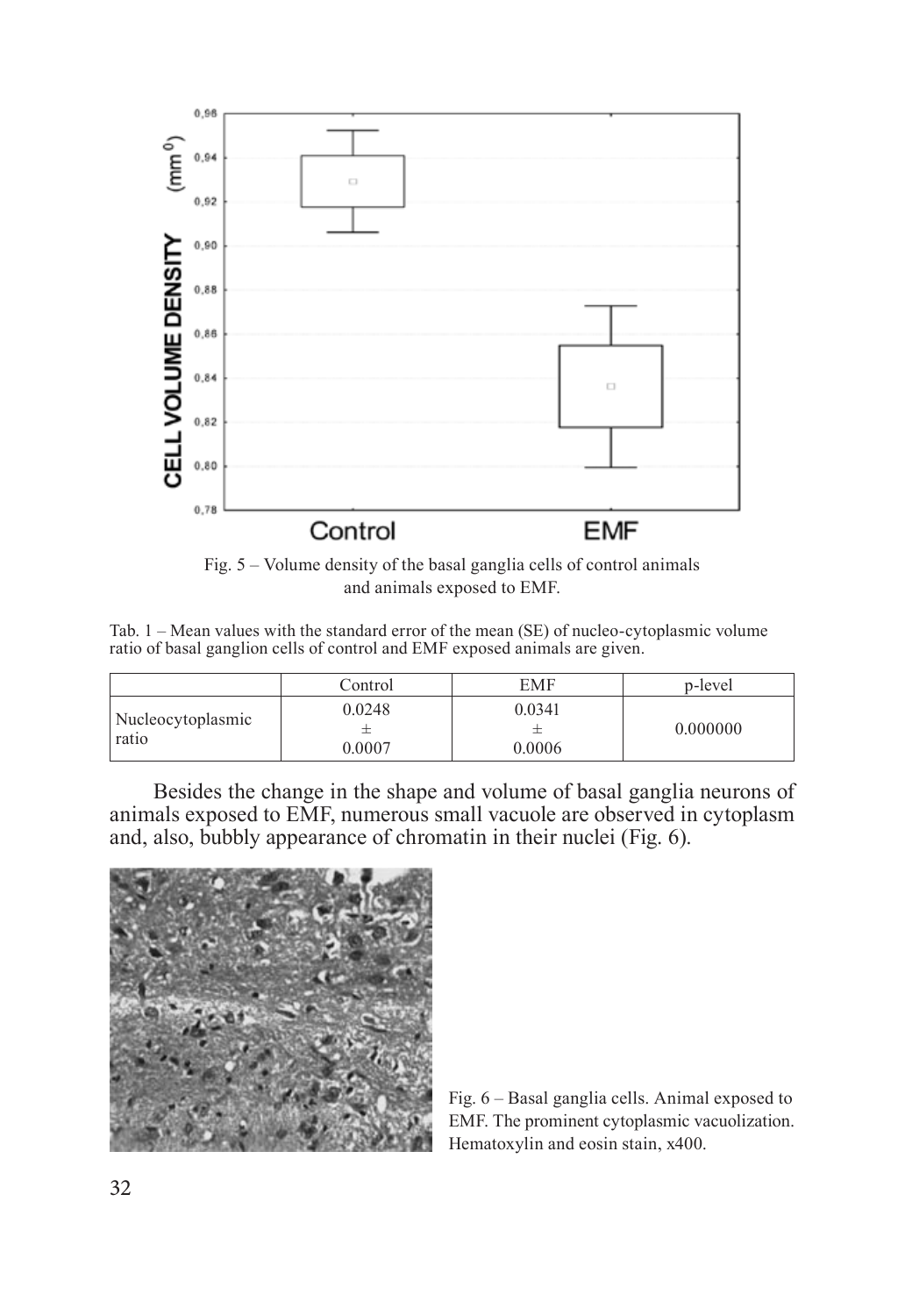Well distinguished change in basal ganglia of the animals treated with EMF is an incidence of intensive edema of pericellular (perineural) type with clearly distinguished, blank, white, round or improperly shaped haloes, resistant to color and filled with water (Fig. 7 and 8a, b).



Fig. 7 – Basal ganglia cells. Animal exposed to EMF. Perineural edema (arrow) is observed. Hematoxylin and eosin stain, x400.



Fig. 8 – Basal ganglia cells; (a) control animal; (b) animal exposed to EMF, area with very prominent perineural edema. Hematoxylin and eosin stain, x400.

## **DISCUSSION**

In our study, we found evidence for neuronal damage caused by ELF EMFs. Damaged neurons and very prominent perineural edema were recorded in the basal ganglia in the brains of EMF exposed rats. Changes described here would seem to indicate a serious neuronal damage, which may be mediated through some organelle damage and blood-brain barrier (BBB) leakage.

Damaged neurons assigned as dark neurons that occurred in basal ganglia in our experimental condition also occurred after exposure to GSM (Global System for Mobile Communications) (Nittby et al., 2009, E b e r h a r d t et al., 2008), in connection to experimental ischemia (K ö v e s d i et al., 2007),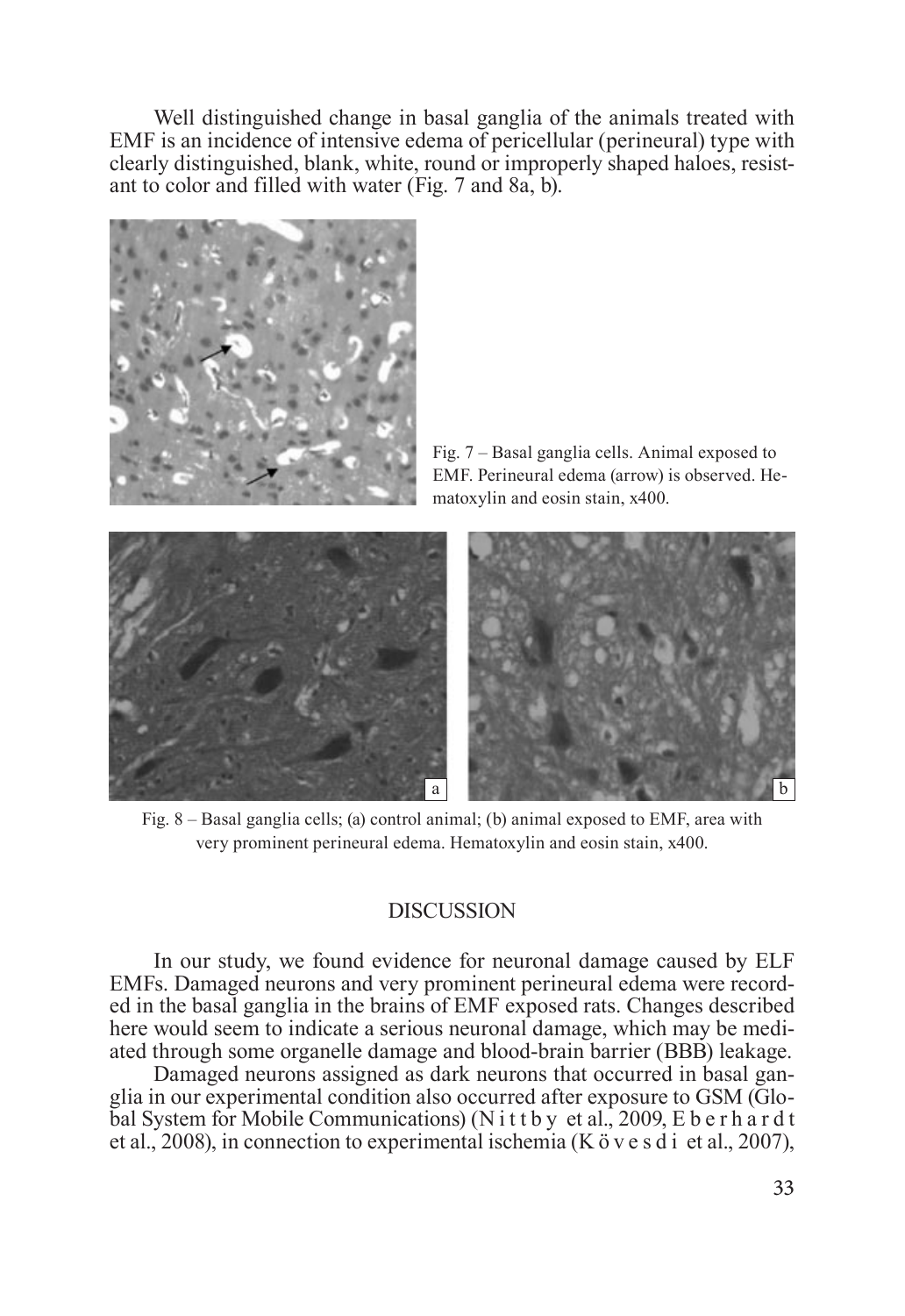hypoglycemia (G a l l y a s et al., 2005), and epilepsy (S  $\ddot{\text{o}}$  d e n f e l d t et al., 1983). Many authors suggest that the BBB leakage is the major reason for nerve cells injury and appearance of dark neurons (F r e d r i k s s o n et al., 1988 Salahuddin et al., 1998. Sokrab et al., 1988. Hassel et al., 1994). Physiologically, the central nervous system (CNS) microvasculature differs from that of peripheral organs. It is characterized not only by its tight junctions, which seal cell-to-cell contacts between adjacent endothelial cells, but also by the low number of pinocytotic vesicles for nutrient transport through the endothelial cytoplasm and its lack of fenestrations; and the five-fold higher number of mitochondria in BBB endothelial cells compared to muscular endothelia in rat  $(O \, I \, d \, e \, n \, d \, o \, r \, f \, e \, a \, l$ , 1977). All this speaks in favor of an energy-dependent transcapillary transport. Electromagnetic fields increase permeability of BBB (N i t t b y et al., 2008). When this barrier is damaged in some pathological conditions, the normally excluded molecules can pass into the brain tissue. EMFs have the potency to significantly open the BBB such that the animal's own albumin passes out of the bloodstream into the brain tissue and accumulates in the neurons and in glial cells surrounding the capillaries (S a  $1$  f o r d et al., 1992).

The results obtained in this study indicate that ELF EMF affects basal ganglia, causing reduction in their volume and increasing their mean nucleocytoplasmic ratio. Observed an intensive edema, which is mainly of pericellular type, can damage the cells that at the end it results in cells death. This is a cytotoxic edema and in CNS it is always a consequence of hypoxia (A a r t s and Ty m i a n s k y , 2005). As a rule, hypoxia causes cell membrane damage and also causes disturbance of cellular processes as production of high-energy phosphate and an ion balance. Hypoxia is a consequence of mitochondrion and oxidative phosphorylation cycle damage, resulting in reduced ATP production. This primary influences on active transport, which mostly depends on ATP-dependant Na/K pump. The lack of ATP causes malfunction of electrogenic pump, and that is why many Na and Cl ions enter the cell, causing an increase of intracellular osmolarity and as a consequence the water entrance to (maybe as a consequence of water APQ channels activations) cell causes its swelling. Swelling induces an increase of cell volume, damaging of cell membranes and organelles, and also induces losing of membrane phospholipids and staining ability of nucleus. Reduced ATP production is, as a rule, followed by the activation of phosphofructokinase enzyme, increased decomposition of glycogen and production of milk acid, pH reduction, and the increase of intracellular acidosis. The acidosis caused in this way brings up the activation of non-active acid-sensitive ionic channels such as ASIC, SUR-1, NC-ca and TRP channels (A l l e n and A t t w e l l, 2002). In swelling cell concentration of intracellular Ca2+ rises as a consequence of its increased entrance in cell and its release from depot of cell  $(X \text{ i on g et al, 2006})$ . In addition, calcium enters in mitochondria and causes additional inhibition of oxidative phosphorylation (M a c D o n a l d et al., 2006).

However, despite the large number of experiments conducted, there is yet no consistent scientific evidence in support of a plausible neurocarcinogenic mechanism for ELF-EMF (50- or 60-Hz) exposure. A possible hypothesis is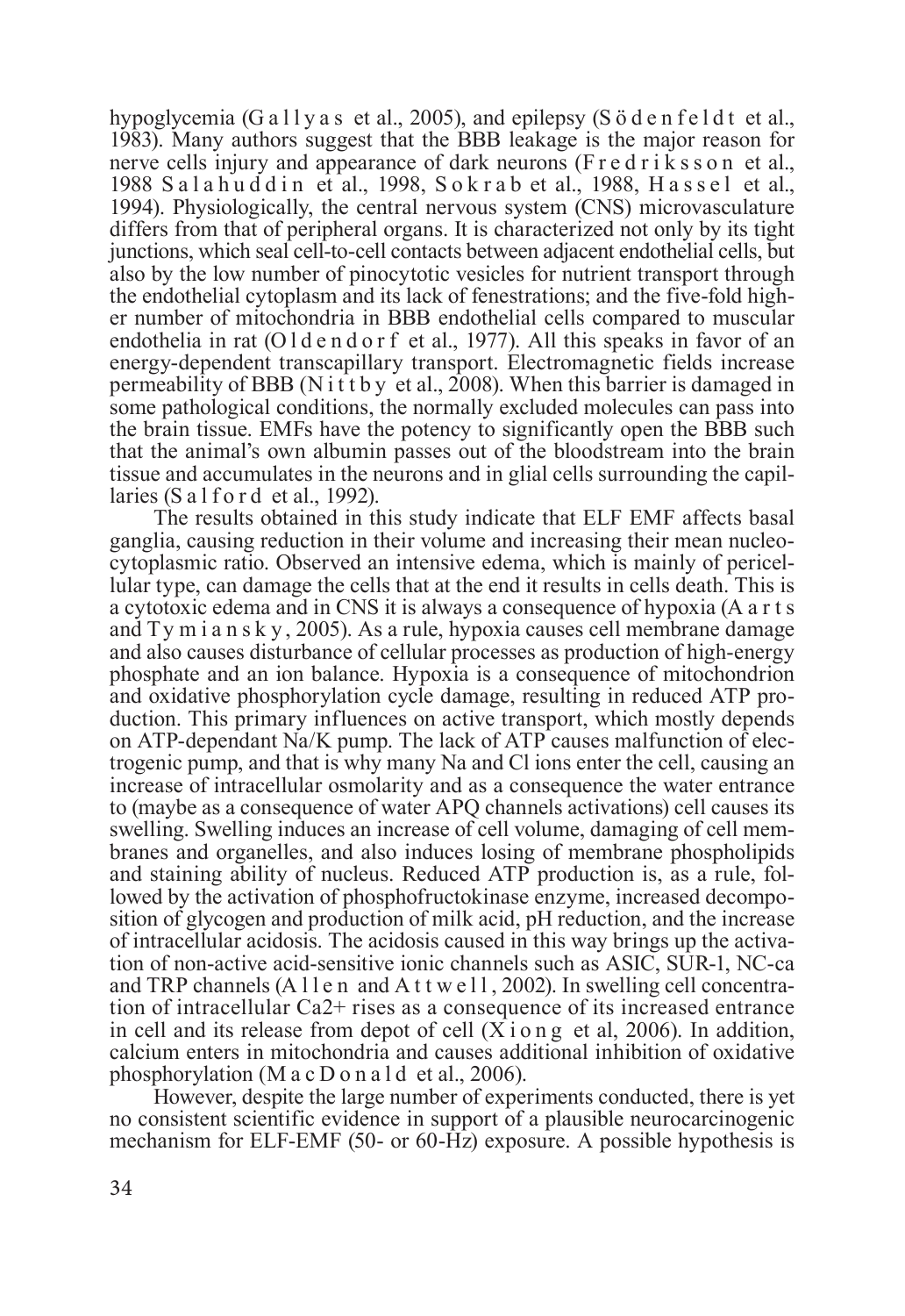that ELF-EMF affects cell membrane structure and its permeability to small molecules (B a u r e u s K o c h et al., 2003; G r a s s i et al., 2004; M a r i n o et al., 2003). Also, some data from literature have described redox-related cellular changes following ELF-EMF exposure (R e g o l i et al., 2005; W o l f et al., 2005;  $\overline{Z}$  w i r s k a - K o r c z a l a et al., 2005). According to this theory, ELF-EMF may interfere with chemical reactions involving free radical production  $(S \text{ in } k'$  o et M a t t s s o n, 2004). These effects could be even more pronounced in neuronal cells, partly due to relatively low levels of antioxidant defenses and, but mainly, because of great amounts of polyunsaturated fatty acids in their membranes what is potential target of oxidative attack (F a l o n e et al., 2007). It is generally recognized that neuronal cells are very susceptible to oxidative injury and, in addition, some studies have evidenced greater incidence of tumors in human nervous system after exposure to ELF-EMF (reviewed by  $F e v c h t i n g e t a l.$ , 2005). Results of  $F a l o n e t d l.$  (2007) support redox-mediated ELF-EMF biological effects. They observed a positive modulation of antioxidant defenses as well as a shift of cellular environment towards a more reduced state after exposure to these fields.

The results obtained in this study may be significant in the light of evidence that Parkinson's disease causes reduction in total number of cells in basal ganglia. Nowadays, Parkinson's disease almost becomes epidemic and cannot be interpreted only by extended life span of human race, but also by drawing attention to the environmental factors, such as electromagnetic fields present in highly urban society.

### **REFERENCES**

- A a r t s, M. M., Ty m i a n s k y, M. (2005): *TRPM-7 and ischaemic CNS injury*. Neuroscientist, 11: 116-123.
- Aarts, M. M., Lihara, K., Wei, W. I., Xiong, Z. G., Arudine, M., C e r w in s k i, W., M a c D o n a l d, J. F., Ty m i a n s k i, M. (2003): *A key role for TRPM-7 channels in anoxic neuronal death*. Cell, 115: 863–877.
- Allen, N. J., Attwell, D. (2002): *Modulation of ASIC channels in rat cerebellar Purkinje neurons by ischemia-related signals*. J Physiol, 543: 521–529.
- Baureus Koch, C. L., Sommarin, M., Persson, B. R., Salford, L.G., Eberhardt, J. L. (2003): *Interaction between weak low frequency magnetic fields and cell membranes*. Bioelectromagnetics, 24: 395–40
- B a w i n, S. M., A d e y, W. R. (1976): *Sensitivity of calcium binding in cerebral tissue to weak environmental electric fields oscillating at low frequency*. Proc Nat Acad Sci, 73 (6): 1999–2003.
- B a w i n , S . M . , A d e y , W. R . , S a b b o t , I . M . (1978): *Ionic factors in release of 45Ca2+ from chicken cerebral tissue by electromagnetic fields*. Proc Nat Acad Sci, 75 (12): 6314–6318.
- Bawin, S. M., Kaczmarek, L. K., Adey, W. R. (1975): *Effects of modulated vhf fields on the central nervous system*. Ann N Y Acad Sci, 247: 74–81.
- Carrubba, S., Marino, A. A. (2008): *The effects of low-frequency environmentalstrength electromagnetic fields on brain electrical activity: a critical review of the literature*. Electromagn Biol Med, 27(2): 83–101.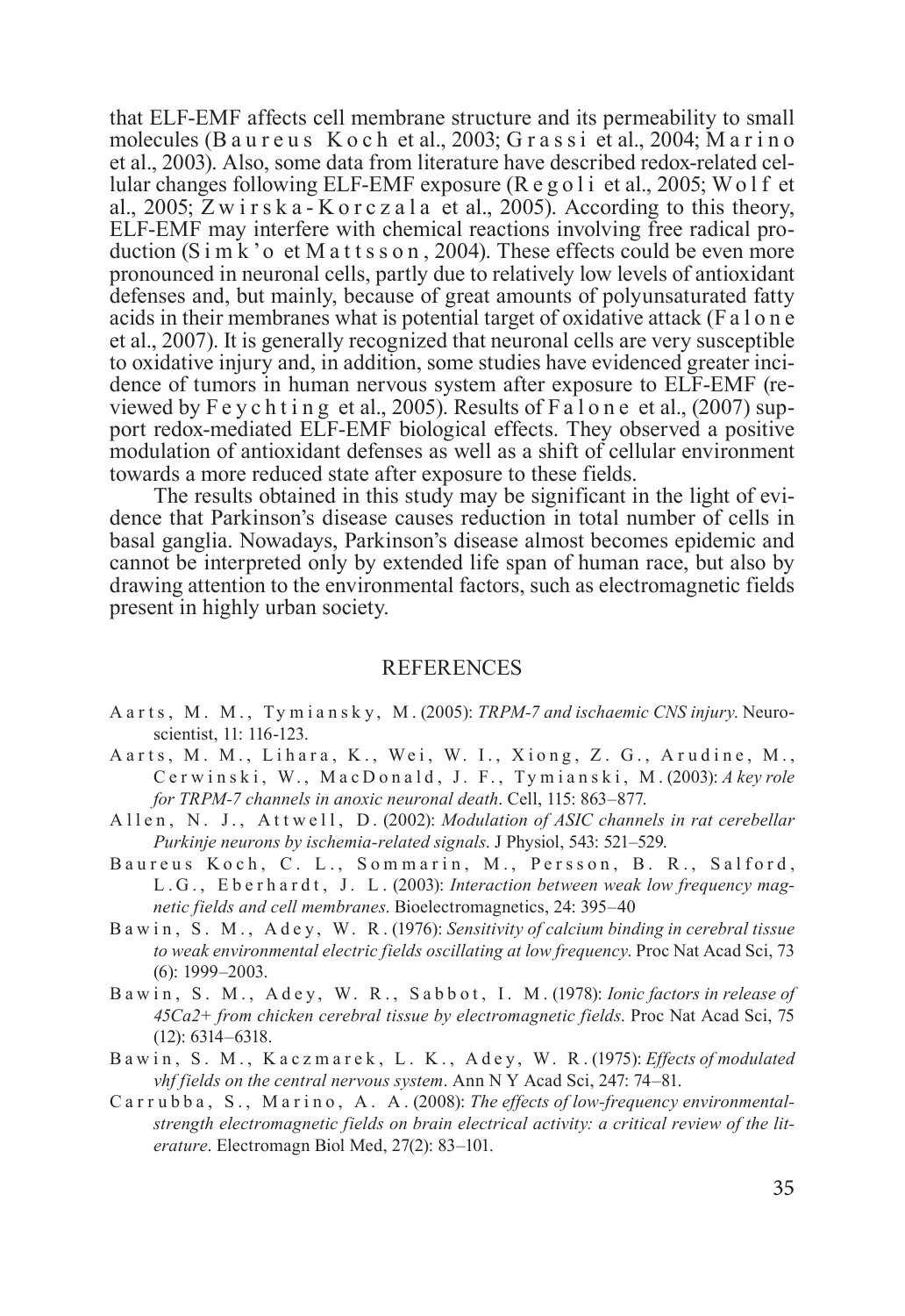- Cook, C. M., Thomas, A. W., Prato, F. S. (2004): *Resting EEG is affected by exposure to a pulsed ELF magnetic field*. Bioelectromagnetics, 25(3): 196–203.
- Eberhardt, J. L. Persson, B. R., Brun, A, E, Salford, L. G., M a l m g r e n, L. O. (2008): *Blood–brain barrier permeability and nerve cell damage in rat brain 14 and 28 days after exposure to microwaves from GSM mobile phones*. Electromagn Biol Med, 27: 215–229.
- Falone, S., Grossi, M. R., Benedetta Cinque, B., D'Angelo, B., Tettamanti, E., Cimini, A., Di Ilio, C., Amicarelli, F. (2007): Fifty *hertz extremely low-frequency electromagnetic field causes changes in redox and differentiative status in neuroblastoma cells*. Internat J Biochem Cell Biol, 39: 2093–2106.
- F e y c h t i n g , M . , A h l b o m , A . , K h e i f e t s , L . (2005): *EMF and health*. Annu Rev Pablic Health, 26: 165–189.
- Fredriksson, K., Kalimo, H., Norberg, C., Johansson, B. B., Ols s o n , Y. (1988): *Nerve cell injury in the brain of stroke-prone spontaneously hypertensive rats*. Acta Neuropathol. (Berl), 76: 227–237.
- Gallyas, F., Csordás, A., Schwarcz, A., Mázló, M. (2005): "Dark" *(compacted) neurons may not die through the necrotic pathway*. Exp Brain Res, 160: 473–486.
- Gavalas, R. J., Walter, D. O., Hamer, J., Adey, W. R. (1970): *Effect of low-level, low-frequency electric fields on egg and behavior in macaca nemestrina*. Brain Res, 18(3): 491–501.
- G a v a l a s M e d i c i, R., D a y M a g d a l e n o, S. R. (1976): *Extremely low frequency weak electric fields affect schedule-controlled behavior of monkeys*. Nature, 261 (5557): 256–259.
- G a n d h i , O . P., K a n g, G., Wu, D., L a z z i , G. (2001): *Currents induced in anatomic models of the human for uniform and nonuniform power frequency magnetic fields.* Bioelectromagnetics, 22 (2): 112–121.
- G a u g e r , J . R . (1985): *Household appliance magnetic field survey*. IEEE Trans Power Appar Syst (PAS)104(9): 2436–2444.
- Grassi, C., D'Ascenzo, M., Torsello, A., Martinetti, G., Wolf, F., Cittadini, A., Azzena, G. B. (2004): *Effects of 50 Hz electromagnetic fields on voltage-gated Ca2+ channels and their role in modulation of neuroendocrine cell proliferation and death*. Cell Calcium, 35: 307–315.
- H a m e r , J . (1968): *Effects of low level, low frequency electric fields on human reaction time*. Comm Behav Biol, 2 (5 part A): 217–222.
- Hassel, B., Iversen, E. G., Fonnum, F. (1994): *Neurotoxicity of albumin in vivo.* Neurosci Lett, 167: 29–32.
- K o r n h u b e r, H. H. (1971): *Motor functions of the cerebellum and basal ganglia. The cerebellocortical saccadic (ballistic) clock, the cerebellonuclear hold regulator and the basal ganglia ramp (voluntary speed smooth movement) generator*. Kybernetik, 8: 157–163.
- K ö v e s d i, E., P á l, J., G a l l y a s, F. (2007): The fate of "dark" neurons produced *by transient focal cerebral ischemia in a non-necrotic and non-excitotoxic environment: neurobiological aspects*. Brain Res, 1147: 272–283.
- Marino, A. A., Kolomytkin, O, V., Frilot, C. (2003): *Extracellular currents alter gap junction intercellular communication in synovial fibroblasts*. Bioelectromagnetics, 24: 199–205.
- MacDonald, J. F., Xiong, Z. G., Jackson, M. F. (2006): *Paradox of Ca signaling, cell death and stroke*. Trends Neurosci, 29: 75–81.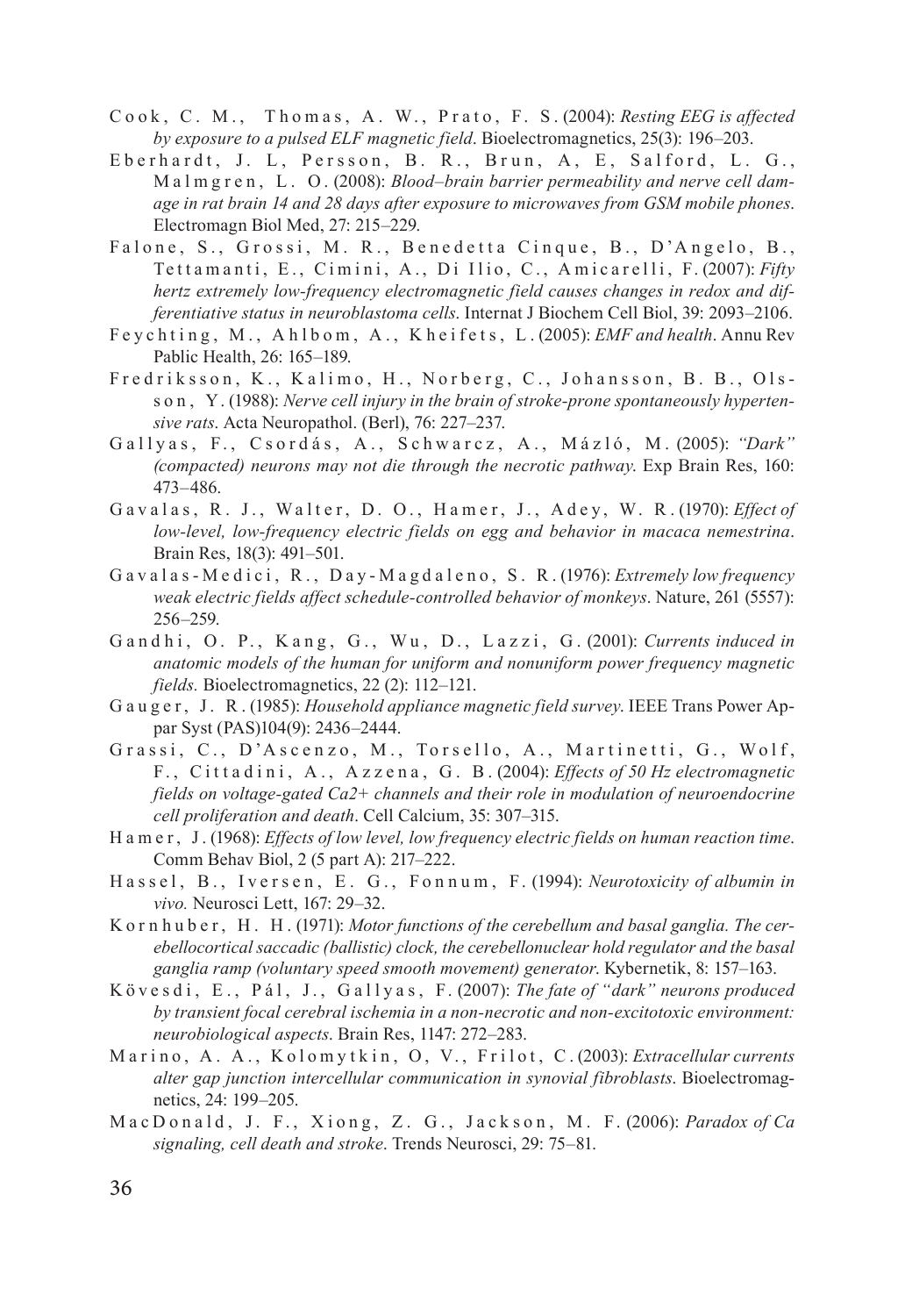- Mongin, A. A., Aksentsev, S. L., Orlov, S. N., Kuacheva, Z. B., Mezen, N. I., Fedulov, A. S. (1999): *Swelling induced activation of Na, K, Cl cotransport in C6 glioma cells: kinetic properties and intracellular signalling mechanism.* Biochim Biophys Acta, 1285: 229–236.
- Nittby, H., Brun, A., Eberhardt, J., Malmgren, L., Persson, B. R. R., Salford, L. G. (2009): *Increase blood-brain barrier permeability in mammalian brain 7 days after exposed to radiation grom GSM-900 mobile phone*. Pathophysiology, 16: 103–112.
- Nittby, H., Grafström, G., Eberhardt, J., Malmgren, L., Brun, A., Persson, B. R. R., Salford, L. G. (2008): *Radiofrequency and extremely low-frequency electromagnetic field effects on the blood–brain barrier*. Electromagn Biol Med, 27: 103–126
- Oldendorf, W. H., Cornford, M. E., Brown, W. J. (1977): The large ap*parent work capability of the blood-brain barrier: A study of the mitochondrial content of capillary endothelial cells in brain and other tissues of the rat*. Annals Neurol, 1: 409–417.
- Pavlov, A. N., Tupitsyn, A. N., Legros, A., Beuter, A., Mosekil d e , E . (2007): *Using wavelet analysis to detect the influence of low frequency magnetic fields on human physiological tremor*. Physiol Meas, 28: 321–333.
- Regoli, F., Gorbi, S., Machella, N., Tedesco, S., Benedetti, M., Bocchetti, R., Notti, A., Fattorini, D., Piva, F., Principato, G . (2005): *Pro-oxidant effects of extremely low frequency electromagnetic fields in the land snail Helix aspersa.* Free Radic Biol Med, 39: 1620–1628.
- Salahuddin, T. S., Kalimo, H., Johansson, B. B., Olsson, Y. (1988): *Observations on exudation of fibronectin, fibrinogen and albumin in the brain after carotid infusion of hyperosmolar solutions. An immunohistochemical study in the rat indicating long-lasting changes in the brain microenvironment and multifocal nerve cell injuries*. Acta Neuropathol (Berl), 76: 1–10.
- Salford, L. G., A. Brun, A., Eberhardt. J., L. Malmgren, L., Persson, B. B. (1992): *Electromagnetic field-induced permeability of the blood– brain barrier shown by immunohistochemical methods*. In: B Nordén, C Ramel, Eds., *Interaction mechanism of low-level electromagnetic fields*. Living Systems, Oxford University Press, Oxford, UK, pp. 251–258.
- Simk'o, M., Mattsson, M. O. (2004): *Extremely low frequency electromagnetic fields as effectors of cellular responses in vitro: Possible immune cell activation*. J Cellular Biochem, 93: 83–92.
- Strašák, L., Bártová, E., Krejč1, J., Fojt, L., Vetterl, V. (2009): Ef*fects of ELF-EMF on brain proteins in mice*. Electromagn Biol Med, 28(1): 96–104.
- Söderfeldt, B., Kalimo, H., Olsson, Y., Siesjö, B. K. (1983): *Bicucculline induced epileptic brain injury. Transient and persistent cell changes in rat cerebral cortex in the early recovery period*. Acta Neuropathol, 62: 87–95.
- S o k r a b , T. E. O., J o h a n s s o n , B. B., K a l i m o , H., O l s s o n , Y. (1987): *A transient hypertensive opening of the blood-brain barrier can lead to brain damage*. Acta Neuropathol, 75 (6): 557–565.
- Sugimoto, T., Bennett, G. J., Kajander, K. C. (1990): *Transsynaptic degeneration in the superficial dorsal horn after sciatic nerve injury: effects of a chronic constriction injury, transaction and strychnine*. Pain, 42: 205–213.